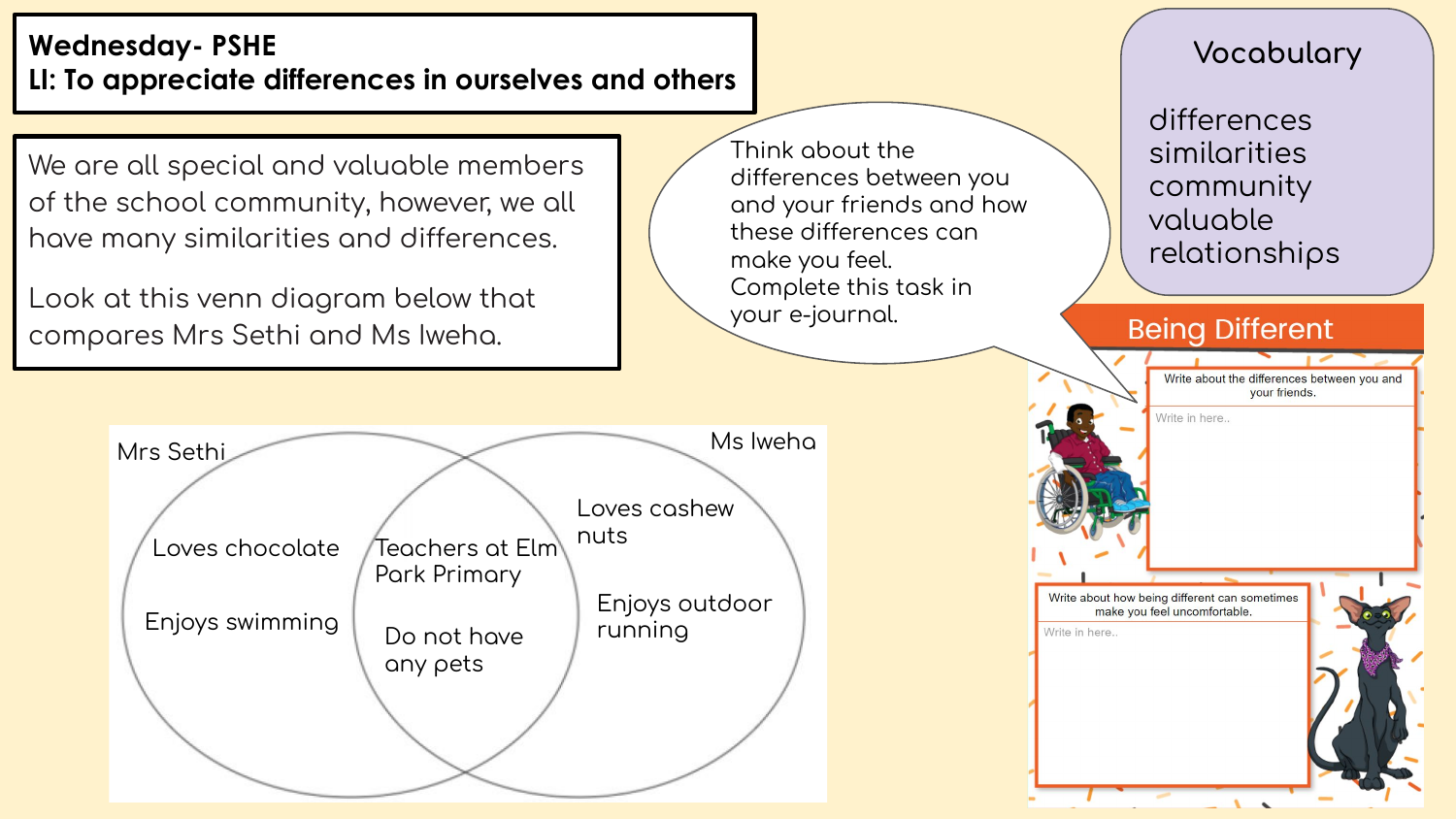# **Wednesday- PSHE LI: To explore identity and behaviour**

What is identity?

The way we are, the way we look, what we like/dislike, the activities we do makes up our identity. All those things mean people are able to identiÿy you.

Everyone's identity is unique and it is very important to appreciate and value our unique identity. Try not to give into [peer pressure](https://www.youtube.com/watch?v=FGv6sx0gOcc) or change your identity/behaviour to please others. Let's look at [top tips](https://www.bbc.co.uk/cbbc/joinin/handling-peer-pressure) for handling peer pressure.

**Vocabulary**

identity behaviour tolerance respect beliefs opinions differences similarities

#### Task

Describe someone in your class by describing their identity. Think about: What do they look like? What do they like/dislike? What are their strengths?



Then we will guess who it is!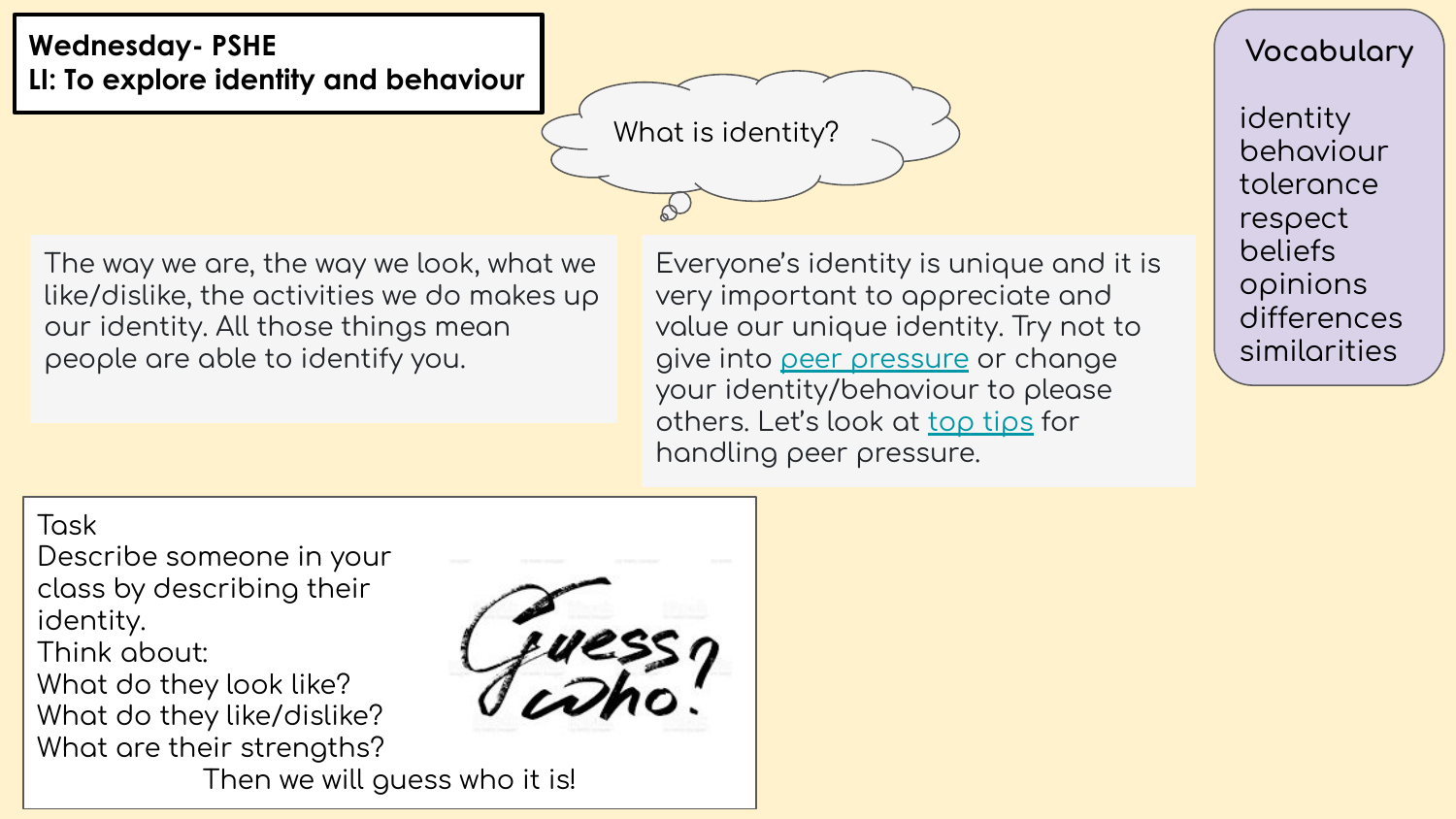# **Wednesday- PSHE LI: To recognise how feelings can influence behaviour**



**Vocabulary**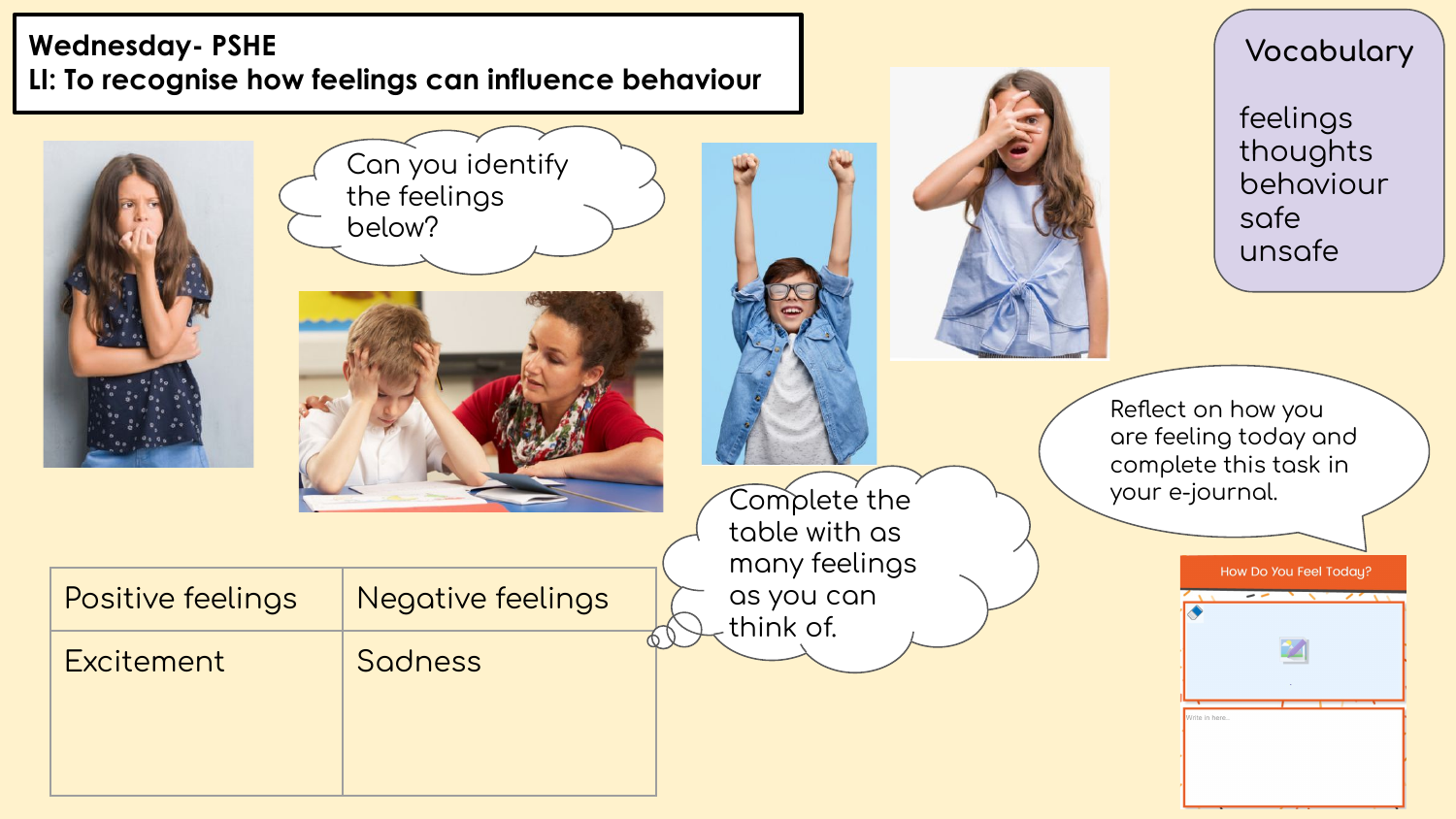# **Wednesday-PSHE** LI: To discuss why people choose to 'mask' feelings

Let's read 'Wouldn't it be boring if we were all the same'

What feelings do you think Dot experiences? What physical and emotional feelings does Dot experience? Why do you think Dot tried to hid/mask her feelings?



- On the night before a holiday
- When going to a party  $\bullet$
- If you have lost your birthday money
- When you are being shouted at

Why do you think people mask these feelings?

jealousy disappointment anger fear

Vocabulary feelings thoughts mask behaviour safe unsafe Using your class feelings word bank, complete this task in your e-journal. We Have Different Feelings At Different **Times** v have done well in class A

the night before a special